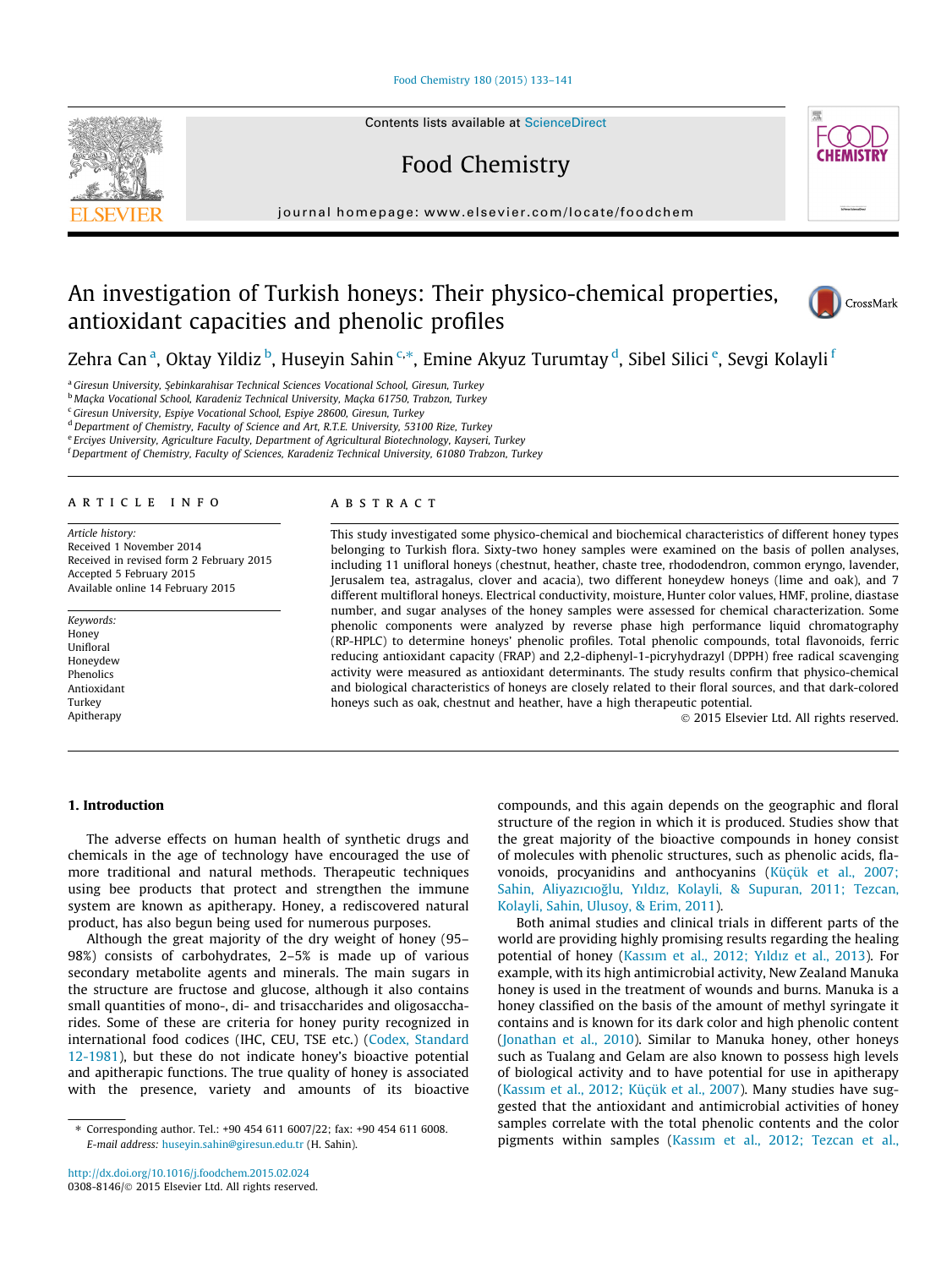[2011\)](#page-8-0). Over the last two decades, research into the role of apitherapic products in the prevention and treatment of human diseases has intensified, and their antioxidant, antibacterial, antitumoral, and anti-inflammatory potentials have been revealed [\(Nasuti,](#page-8-0) [Gabbianelli, Falcioni, & Cantalamessa, 2006](#page-8-0)).

Due to features such as its geographical position, climatic conditions and three seasons of the year being suited to honey production, Turkey is one of the richest regions of the world in terms of honey production and variety. It is home to a wide variety of nectar and honeydew honey types, both unifloral and multifloral. The purpose of this study was to reveal the physical and chemical characterizations, and antioxidant and antimicrobial activities of honeys from different flora produced in Turkey and to identify honeys with a high apitherapy potential for future studies.

## 2. Materials and methods

#### 2.1. Chemicals

2,4,6-Tripyridyl-s-triazine (TPTZ), Folin–Ciocalteu's phenol reagent, 2,2-diphenyl-1-picrylhydrazyl (DPPH), Trolox® (6-hydroxy-2,5,7,8-tetramethylchroman-2-carboxylic acid), 5-hydroxymethlfurfural (HMF) were purchased from Sigma Chemical Co. (St Louis, MO, USA).

All chemical standards were HPLC-grade pure, and the common phenolic compounds and sugars were obtained from Sigma– Aldrich (Munich, Germany). Of the HPLC grade organic reagents, acetonitrile was supplied by Sigma–Aldrich Co. (St. Louis, MO, USA) and methanol by Merck KGaA, (Darmstandt, Germany). HPLC syringe filters (RC-membrane,  $0.45 \mu m$ ) were purchased from Sartorius Minisart RC 15, Sartorius (Germany).

# 2.2. Honey samples

Thirteen varieties of unifloral honey, chestnut (Castanea sativa Mill.), heather (Calluna vulgaris L.), chaste tree (Vitex agnus-castus L.), rhododendron (Rhododendron ponticum L.), lime (Tilia platyphyllos), clover (Trifolium spp. L.), oak (Quercus robur L.), pine (Pinus brutia L.), lavender (Lavandula stoechas L.), Jerusalem tea (Phlomis armeniaca Willd.), astragalus (Astragalus microcephalus), black locust (Robinia pseudoacacia) and common eryngo (Eryngium campestre L.), and seven different multifloral honeys from Turkey obtained by experienced beekeepers in the 2011–2012 harvest season were included in the study.

# 2.3. Melissoplaynological analysis of honey samples

Honey samples were classified on the basis of melissopalynological characterization according to their specific botanical variety. The preparation of honey samples followed the standardized method described by [Louveaux, Maurizio, and Vorwohl \(1978\)](#page-8-0).

The pollen types present in the honey samples were identified, counted, and classified, according to their percentages, as dominant pollen (45% or more of the total pollen grains counted) and, secondary pollen (16–44%), important minor pollen (3–15%), and minor pollen (less than 3%). Counts were expressed as percentages after counting a minimum 1000 pollen grains on four slides from sample.

### 2.4. Analytical examinations of honey samples

Some physicochemical characteristics of the honeys were in agreement with European Union [\(Bogdanov et al., 1997\)](#page-8-0). The color value of the honeys was determined using a Hunter spectrometer (CR-400, Minolta, Osaka, Japan). Moisture was measured using a refractometer (Atago, Tokyo, Japan), electrical conductivities with a conductometer (WTW inoLab Cond/720, Germany), and optical activity or rotation with a polarimeter (Beta PPP7, England).

Sugar analysis of samples was performed using a refractive detector (RID) with HPLC (Elite LaChrom, Hitachi, Japan) and a reverse phase-amide column (200/4.6 Nucleosil 100-5  $NH<sub>2</sub>$ ). Quantitative and qualitative sugar analyses were performed using the method described by [Ozturk, Tuncel, and Tuncel \(2007\).](#page-8-0) The calibration curves of all analyzed sugars were between 0.994 and 1.000.

Hydroxymethylfurfural (HMF) was measured with HPLC-UV (Elite Lachrom Hitachi, Japan) using a  $C_{18}$  column of LiChroCART® 250-4 RP (10  $\mu$ m) ([Jeuring & Kupper, 1980\)](#page-8-0). Proline content was measured using spectrometric assay ([Ough, 1960](#page-8-0)). Diastase activity was determined with the spectrophotometric method using a buffered solution of soluble starch and honey incubated in a ther-mostatic bath at 40 °C ([Bogdanov et al., 1997\)](#page-8-0).

# 2.5. Honey extraction for antioxidant activity and phenolics analysis

Methanolic extracts of the honeys were used for antioxidant analyses. Approximately 15 g honey was placed in a falcon tube (50 mL) and 50 mL 99% methanol was added. The mixture was continuously stirred with a shaker (Heidolph Promax 2020, Schwabach, Germany) at room temperature for 24 h. Particles were removed with filter paper. The final volume of the solution was adjusted with methanol. The methanolic extract was divided into two parts, the first being used for antioxidant tests and the second for phenolic analysis. Liquid–liquid extraction procedure was applied to this second part for phenolic determining [\(Akyuz,](#page-8-0) [Sahin, Islamoglu, Kolayli, & Sandra, 2014\)](#page-8-0).

## 2.6. Analysis of phenolic compounds by HPLC

Eighteen standards of phenolic compounds were analyzed using HPLC (Thermo Finnigan Surveyor), in a UV–Vis detector supplying a double wavelength simultaneously. Phenolic profile was deter-mined according to [Akyuz et al. \(2014\).](#page-8-0) For quantitative determining, each phenolic component calibration curves were between 0.998 and 1.000.

# 2.7. Determination of total phenolic content (TPC) and total flavonoids

TPCs of the methanolic extracts were determined following the Folin–Ciocalteu method [\(Singleton, Orthofer, & Lamuela-Raventós,](#page-8-0) [1999\)](#page-8-0). Folin assay was also based on all phenolic contents including phenolic acids, flavonoids, and anthocyanins in the aquatic solution. This gives a blue-color complex whose maximum absorbance can be read at 760 nm.

The amount of total flavonoid was measured with a spectrophotometric method at 415 nm as reported previously [\(Fukumoto &](#page-8-0) [Mazza, 2000](#page-8-0)) using quercetin as standard.

# 2.8. Determination of total antioxidant capacity and free radial scavenging activity

The reducing ability of ferric tripyridyltriazine (Fe-III-TPTZ) complex was used for total antioxidant capacity assay ([Benzie &](#page-8-0) [Strain, 1996](#page-8-0)). And also, trolox was used as positive control to construct a reference curve (62.5–1000  $\mu$ M).

The scavenging of 2,2-diphenyl-1-picrylhydrazyl (DPPH) radicals was used to determine the radical scavenging activity of the methanolic honey samples. The colorimetric test was assayed using the [Molyneux method \(2004\)](#page-8-0). DPPH radical has a purple color which decays in the presence of antioxidant agents, thus the change of the absorbance is monitored at 517 nm.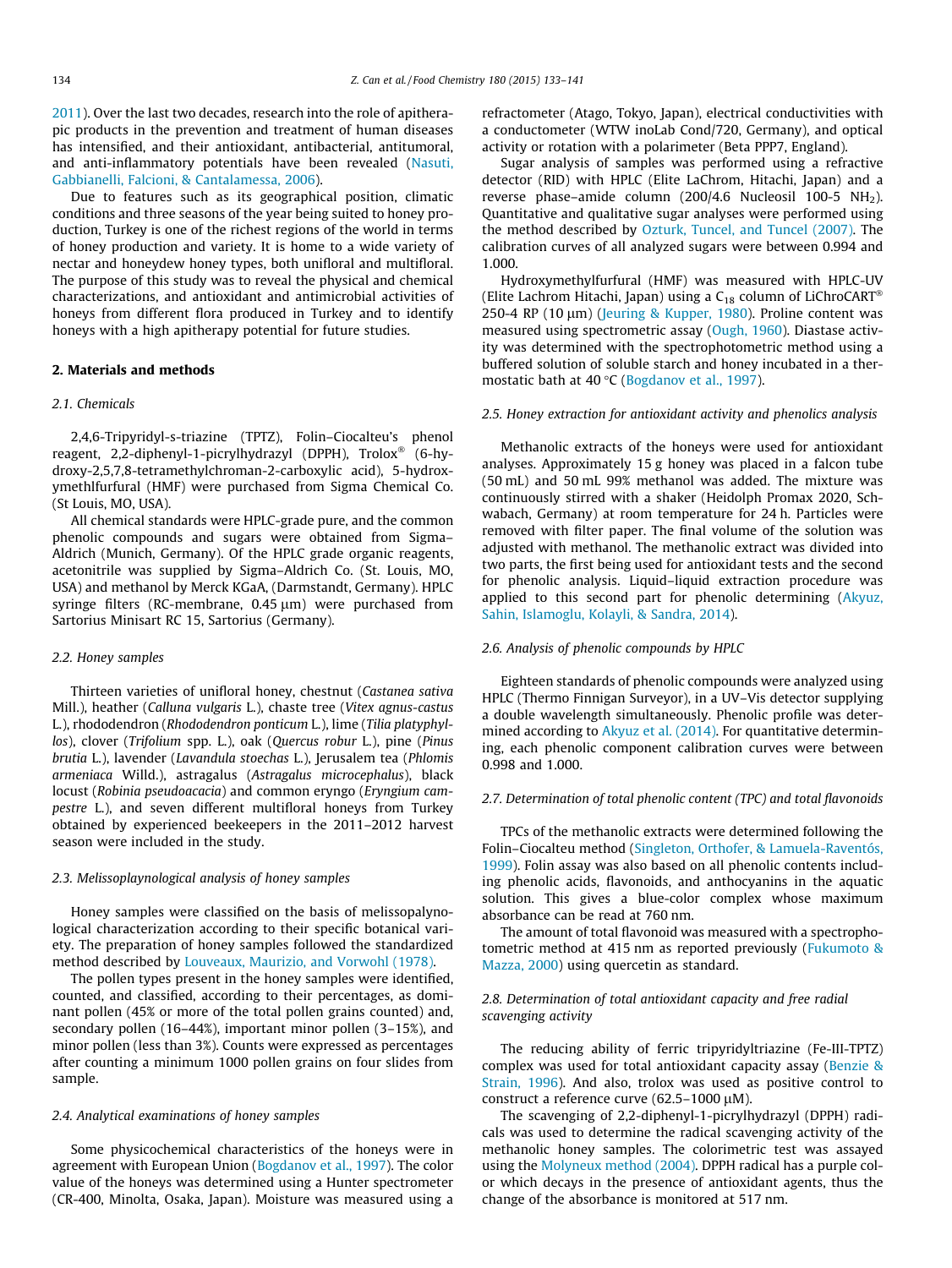#### 2.9. Statistical analysis

Data were tested using SPSS (version 9.0 for Windows 98, SPSS Inc.). Regression and correlation analysis were performed with Kruskal–Wallis and Pearson correlation analysis as a non-parametric test. Significance was set at  $p < 0.05$ .

# 3. Results and discussion

# 3.1. Physicochemical parameters

The common names, floral sources, regional names and regions of collection of honey samples collected from various regions of Turkey and subjected to melissopalynological analysis are summarized in [Table 1.](#page-3-0) Excluding the 7 multifloral types of honey, 11 honeys, chestnut, astragalus, heather, clover, lavender, lime, Jerusalem tea, common eryngo, chaste tree, rhododendron, and acacia, were tagged as monofloral by determining the frequency classes of pollen type using microscopic analysis only. In addition, the botanical origins of pine and oak honeys were determined using palynological tests, together with the honey's optic rotation values and electrical conductivities. In contrast to floral honeys, honeydew honeys exhibit positive rotation values, and the honeys used in this study also had positive rotation values. Identification of honeydew honey type was based on beekeepers' declarations. Seven different multifloral honeys were used in the study, and their dominant pollen families are also shown in [Table 1.](#page-3-0)

The physicochemical analysis results for the honeys studied are shown as arithmetical mean plus standard deviation in [Table 2.](#page-4-0) Honeys of different floral origins possessed different color parameters. The Tritium color values of the honeys were expressed as  $L^*$  for darkness/lightness (0 black, 100 white),  $a^*$  ( $-a$  greenness, +a redness), and  $b^*$  ( $-b$  blueness, +b yellowness) ([Anupama, Bhat,](#page-8-0) [& Sapna, 2003\)](#page-8-0). The L values of the samples ranged from 40 to 88, with lower L value indicating a darker honey color. Oak, heather and chestnut honeys exhibited the lowest L values and were defined as dark-colored. Acacia was the lightest-colored honey, and forest rose, multifloral honeys, lavender, lime, Jerusalem tea, and astragalus were also included in the light-colored honey class. The highest greenness value  $(-a$  value) was determined in acacia honey and the highest redness in chestnut honey (+a value). Pine and chestnut honeys exhibited the highest yellowness values (high b values) while clover, astragalus and Jerusalem tea were identified as those with the greatest blueness.

Honey color is the most important factor affecting its visual appearance, and is mostly dependent on nectar source and pollen content. While nectar source and pollen content determine honey color, various color pigments deriving from these (anthocyanins, phenolic acids, proanthocyanidins and flavonoids) and minerals constitute that basic color of honey ([Gonzalez-Paramas, Garcia-](#page-8-0)[Villanova, Gomez Barez, Sanchez Sanchez, & Ardanuy Albajar,](#page-8-0) [2007](#page-8-0)). All pure honeys gradually darken in color, due to various non-enzymatic caramelization reactions, known as Maillard reactions. HMF is one such reaction that affects honey darkening ([Zalibera et al., 2008\)](#page-8-0). Generally, dark-colored honeys have been reported to possess high levels of pigment, pollen, phenolic compounds, minerals and Maillard reaction products [\(Bertoncelj,](#page-8-0) Doberśek, Jamnik, & Golob, 2007; Tezcan et al., 2011). One study of Slovenian honeys showed that various forest honeys such as fir, forest and chestnut honeys were dark-colored (with low L values), while acacia was a light-colored honey ([Bertoncelj et al.,](#page-8-0) [2007](#page-8-0)). It has been suggested that oak, chestnut and heather are dark-colored honeys whose chromatic properties vary depending on amino acid composition, and that chromatic character is not a discriminating factor among these honeys [\(Gonzalez-Paramas,](#page-8-0)

# [Garcia-Villanova, Gomez Barez, Sanchez Sanchez, & Ardanuy](#page-8-0) [Albajar, 2007\)](#page-8-0).

Honey's moisture levels varied between approximately 16–20%, and these were compatible with honey codices. The highest moisture levels were determined in heather and acacia honeys and the lowest in multifloral and honeydew honeys. Honey's electrical conductivities ranged between 0.30 and 1.50 mS/cm. Chestnut honey exhibited the highest conductivity, followed by honeydew honeys. Light-colored honeys such as acacia, lavender, clover, Jerusalem tea and astragalus exhibited lower conductivity. Electrical conductivity is a property of electron mobility and is largely correlated with honeys' mineral salt, organic acid and protein levels. Electrical conductivity is a significant discriminating parameter for honeydew honeys, which have greater conductivity than floral honeys ([Alqarni, Owayss, Mahmoud, & Hannan, 2012](#page-8-0)). One study of honeys from various regions of Lithuania reported conductivity values between 0.34 and 0.89 mS/cm for floral honeys ([Kaškoniene,](#page-8-0) [Venskutonis, & Ceksteryt, 2010\)](#page-8-0). Another study reported that the electrical conductivities of various mono- and heterofloral honeys ranged from 0.21 to 3.13 mS/cm and that dark-colored honeys exhibited higher conductivity ([Alqarni et al., 2012](#page-8-0)). That same study reported a conductivity of 0.66 ms/cm for Manuka honey. These values are similar to those in our study. In contrast to floral honeys, chestnut honey has much higher electrical conductivity than the limit values in the honey codex. The idea that the high electrical conductivity of chestnut honey derives from its high mineral contents is supported by studies in the literature ([Alissandrakis, Tarantilis, Pappas, Harizanis, & Polissiou, 2011\)](#page-8-0). The high electrical conductivity of chestnut honey in contrast to floral honeys indicates that this may be an important marker for this honey.

Optical rotation was dextrorotatory in pine and oak honeys only, while blossom honeys exhibited levorotatory properties. In general, optical activity has been used to distinguish properties of honeydew honeys and adulterated honeys [\(Cavrar, Y](#page-8-0)ı[ld](#page-8-0)ı[z,](#page-8-0) S-[ahin, Karahalil, & Kolaylı, 2013\)](#page-8-0).

# 3.2. Chemical parameters

Various recognized parameters were used for the evaluation of honey freshness [\(Bogdanov et al., 1997; Küçük et al., 2007;](#page-8-0) [Mendes, Proença, Ferreira, & Ferreira, 1998](#page-8-0)). Diastase, one such parameter, plays a role in the digestion of starch and is secreted from the honeybee's stomach. In this study, honeys' diastase activities ranged from 6.30 to 13.20. Honeys with relatively low diastase activities in this study, such as heather, common eryngo, and clover honeys were older, and their activities gradually decreased. Another parameter of the freshness of honey is the amount of HMF contained. This, a non-enzymatic Maillard reaction product, is accepted at values below 0–40 mg/kg in honey codices. HMF values for all honeys in this study, apart from heather, were below 40 mg/kg. HMF values were elevated in some heather honeys because they were out of date, and a decrease in diastase activity was also observed in association with this. [Mendes et al. \(1998\)](#page-8-0) reported that diastase activity and HMF levels of 25 brands honey by comparing expectation limits. Comparing our results with those from that study, the results may be considered consistent.

Honeys' proline values ranged between 282 and 845 mg/kg. The honeys with the highest proline values were heather, chestnut, chaste tree and astragalus, while acacia honey had the lowest proline content. Honey contains 20 amino acids, although proline is interestingly the amino acid present in the highest quantities. The amount of proline in honey is a marker of purity, and the level decreases significantly in adulterated honeys. The level of proline has been reported to vary according to the honey flora, but this is more closely associated with the bees' work performance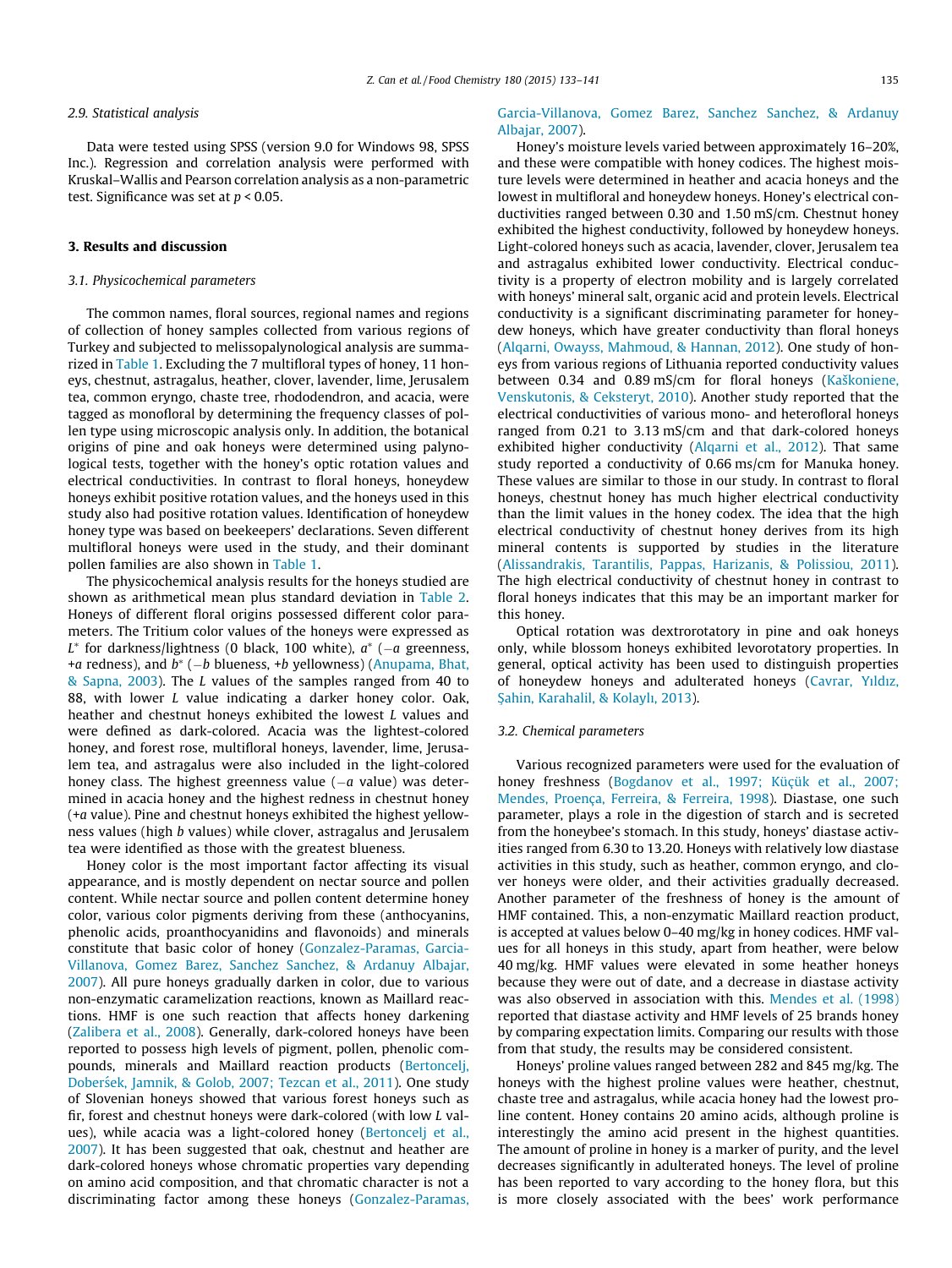<span id="page-3-0"></span>

| Table 1 |  |  |                                                           |  |
|---------|--|--|-----------------------------------------------------------|--|
|         |  |  | Data from studies included in the identification markers. |  |

| Flora                        | Location               | Dom. Pollen %  | Predominant pollen                       | Local name       | Sensory characteristics (colour, consistency) |
|------------------------------|------------------------|----------------|------------------------------------------|------------------|-----------------------------------------------|
| Chestnut                     | Giresun/Eynesil        | 95             | Castanea sativa Mill.                    | Kestane          | Dark, liquid                                  |
| Chestnut                     | Kastamonu              | 97             | Castanea sativa Mill.                    | Kestane          | Dark, liquid                                  |
| Chestnut                     | Artvin                 | 97             | Castanea sativa Mill.                    | Kestane          | Dark, liquid                                  |
| Chestnut                     | Artvin/Borçka          | 98             | Castanea sativa Mill.                    | Kestane          | Dark, liquid                                  |
| Chestnut                     | Trabzon/Araklı         | 97             | Castanea sativa Mill.                    | Kestane          | Dark, liquid                                  |
| Chestnut                     | Trabzon/Of             | 92             | Castanea sativa Mill.                    | Kestane          | Dark, liquid                                  |
| Chestnut                     | Zonguldak              | 94             | Castanea sativa Mill.                    | Kestane          | Dark, liquid                                  |
| Astragalus                   | Canakkale/Ecabat       | 51             | Astragalus microcephalus Willd.          | Geven            | Pale amber                                    |
| Astragalus                   | Çanakkale/Biga         | 54             | Astragalus microcephalus Willd.          | Geven            | Yellow, liquid                                |
| Astragalus                   | Elazig                 | 55             | Astragalus microcephalus Willd.          | Geven            | Yellow, liquid                                |
| Astragalus                   | Çanakkale              | 55             | Astragalus microcephalus Willd.          | Geven            | Yellow, liquid                                |
| Astragalus                   | Diyarbakır             | 53             | Astragalus microcephalus Willd.          | Geven            | Yellow, liquid                                |
| Heather                      | Çanakkale/Biga         | 98             | Calluna vulgaris                         | Püren            | Dark brown, liquid                            |
| Heather                      | Canakkale              | 97             | Calluna vulgaris                         | Püren            | Dark brown, liquid                            |
| Heather                      | Canakkale/Eceabat      | 80             | Calluna vulgaris                         | Püren            | Dark brown, liquid                            |
| Heather                      | Antalya                | 95             | Calluna vulgaris                         | Püren            | Dark brown, liquid                            |
| Heather                      | Muğla                  | 97             | Calluna vulgaris                         | Püren            | Dark brown, liquid                            |
| Heather                      | Muğla                  | 70             | Calluna vulgaris                         | Püren            | Dark brown, liquid                            |
| Clover                       | Çanakkale/Eceabat      | 45             | Trifolium L.                             | Üçgül            | Pale yellow, cream                            |
| Clover                       | Çanakkale              | 48             | Trifolium L.                             | Üçgül            | Pale yellow, cream                            |
| Clover                       | Çanakkale/Ayvacık      | 49             | Trifolium L.                             | Üçgül            | Pale yellow, cream                            |
| Lavender                     | Çanakkale/Lapseki      | 48             | Lavandula stoechas L.                    | Lavanta, Karabaş | Pale amber, solid                             |
| Lavender                     | Canakkale/Bayramic     | 51             | Lavandula stoechas L.                    | Lavanta, Karabaş | Pale amber, solid                             |
| Lavender                     | Çanakkale/Biga         | 50             | Lavandula stoechas L.                    | Lavanta, Karabaş | Pale, crystallised                            |
| Lavender                     | Isparta                | 53             | Lavandula stoechas L.                    | Lavanta, Karabaş | Pale, solid                                   |
| Lavender                     | Antalya                | 46             | Lavandula stoechas L.                    | Lavanta, Karabaş | Pale, solid                                   |
| Lime                         | Kastamonu              | 47             | Tilia scop                               | Ihlamur          | Yellow, liquid                                |
|                              |                        | 45             | Tilia scop                               | Ihlamur          | Yellow, liquid                                |
| Lime<br>Lime                 | Sinop<br>Samsun        | 45             | Tilia scop                               | Ihlamur          | Yellow, liquid                                |
| Jerusalem tea                | Mersin                 | 49             | Phlomis armeniaca Willd.                 | <b>Salba</b>     | Pale amber, solid                             |
| Jerusalem tea                | Adana                  | 46             | Phlomis armeniaca Willd.                 | Salba            | Pale amber solid                              |
|                              |                        | 48             | Eryngium campestre L.                    | <b>Salba</b>     | Pale amber solid                              |
| Jerusalem tea                | Mersin                 | 45             | Eryngium campestre L.                    | Tusi, dutsi      | Amber, liquid                                 |
| Common eryngo                | Konya                  | 45             |                                          | Tusi, dutsi      |                                               |
| Common eryngo                | Karaman                |                | Eryngium campestre L.                    |                  | Amber, liquid                                 |
| Common eryngo<br>Chaste tree | Hatay                  | 45<br>53       | Vitex agnus castus                       | Tusi, dutsi      | Amber, liquid<br>Amber, liquid                |
| Chaste tree                  | Karpuzlu<br>Aydın/Cine | 61             | Vitex agnus castus                       | Hayıt            |                                               |
| Chaste tree                  | Aydın                  | 47             | Vitex agnus castus<br>Vitex agnus castus | Hayıt<br>Hayıt   | Amber, liquid<br>Amber, liquid                |
|                              |                        | 45             |                                          |                  | Amber, liquid                                 |
| Chaste tree                  | Aydın                  |                | Rhododendron ponticum                    | Hayıt            |                                               |
| Rhododendron                 | Bartın                 | 58             | Rhododendron ponticum                    | Ormangülü        | Pale yellow, liquid                           |
| Rhododendron                 | Trabzon/Şalpazarı      | 55             | Rhododendron ponticum                    | Ormangülü        | Bright yellow, liquid                         |
| Rhododendron                 | Trabzon/Sis Dağı       | 67             | Rhododendron ponticum                    | Ormangülü        | Bright yellow, liquid                         |
| Rhododendron                 | Kastamonu              | 65             | Rhododendron ponticum                    | Ormangülü        | Bright yellow, liquid                         |
| Rhododendron                 | Trabzon                | 75             | Rhododendron ponticum                    | Ormangülü        | Bright yellow, liquid                         |
| Rhododendron                 | Rize                   | 54             | Quercus robur L.                         | Ormangülü        | Bright yellow, liquid                         |
| Oak                          | Kırklareli/Demirköy    | $\overline{a}$ | Quercus robur L.                         | Meşe             | Turbid, Dark brown, liquid                    |
| Oak                          | Kırklareli/Kofçaz      |                | Quercus robur L.                         | Mese             | Turbid, dark brown, liquid                    |
| Oak                          | Kırklareli/Gökyaka     |                | Pinus L.                                 | Mese             | Dark brown, liquid                            |
| Pine                         | Çanakkale/Gelibolu     |                | Pinus L.                                 | Çam              | Dark brown, liquid                            |
| Pine                         | Muğla                  |                | Pinus L.                                 | Çam              | Brown, liquid                                 |
| Pine                         | Muğla/Datça            |                | Pinus L.                                 | Çam              | Brown, liquid                                 |
| Pine                         | Canakkale              |                | Robinia L.                               | Cam              | Brown, liquid                                 |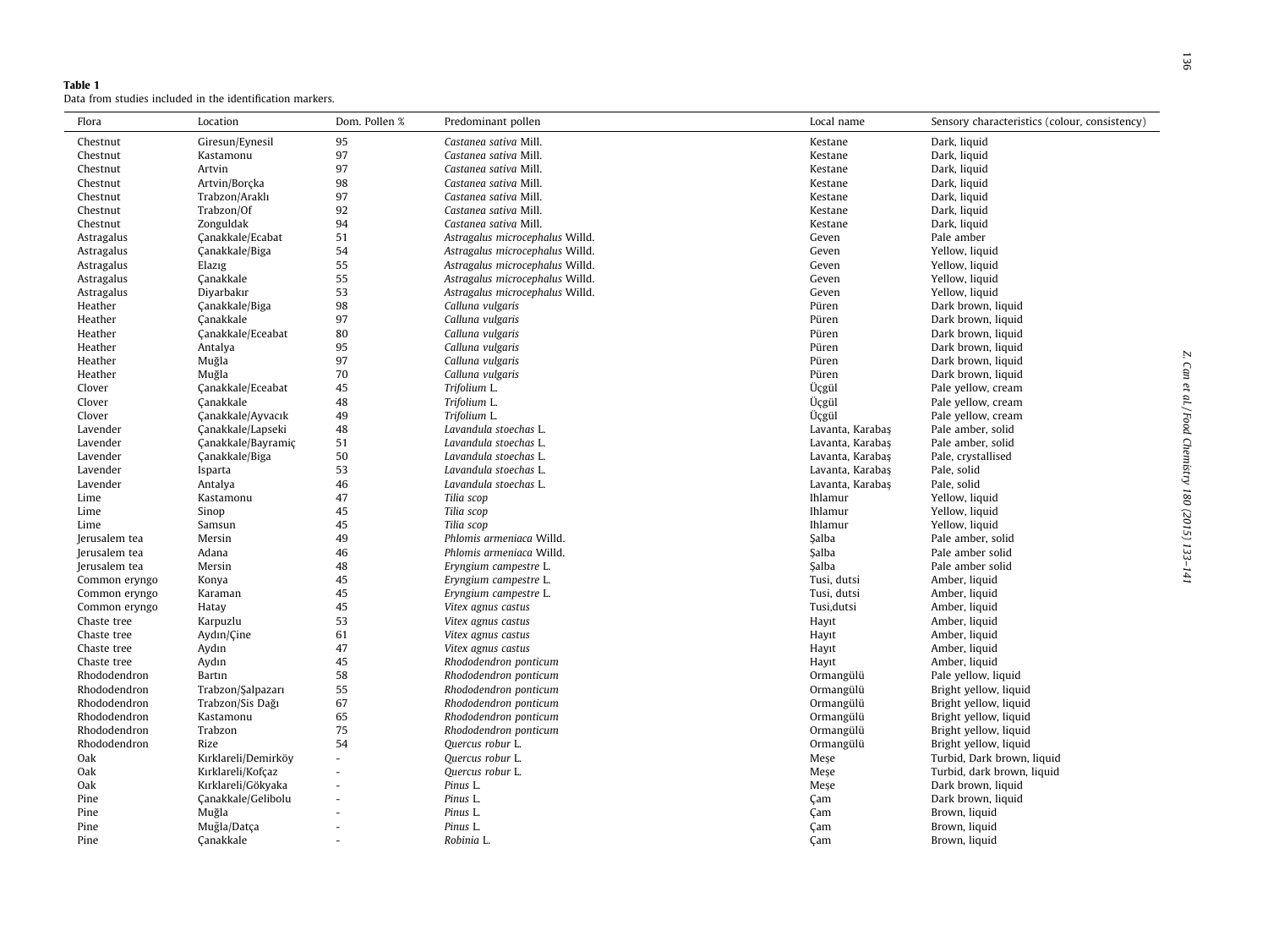#### <span id="page-4-0"></span>Table 1 (continued)

| Flora       | Location          | Dom. Pollen % | Predominant pollen                                                    | Local name | Sensory characteristics (colour, consistency) |
|-------------|-------------------|---------------|-----------------------------------------------------------------------|------------|-----------------------------------------------|
| Acacia      | Sinop             | 52            | Robinia L.                                                            | Akasya     | Yellow, liquid                                |
| Acacia      | Ordu              | 45            | Robinia L.                                                            | Akasya     | White, solid                                  |
| Acacia      | Ordu/Fatsa        | 54            | Fagaceae, fabaceae, asteraceae, rosacea                               | Akasya     | Pale yellow, solid                            |
| Multifloral | Hatay             |               | Fabaceae, lamiaceae, A. microcephalus                                 | Yayla      | Pale yellow, liquid                           |
| Multifloral | Kars/Digor        |               | Fabaceae, trifolium, rubus                                            | Yayla      | Pale yellow, cream                            |
| Multifloral | Canakkale/Lapseki |               | Lamiaceae, tiliaceae, rosaceae                                        | Yayla      | Amber, liquid                                 |
| Multifloral | Eskisehir         |               | Fagaceae, ericaceae, apiaceae tiliaceae, Phacelia, rosaceae, fabaceae | Yayla      | Light amber, liquid                           |
| Multifloral | Trabzon/Akçaabat  |               | Lamiaceae, asteraceae, phacelia,                                      | Yayla      | Amber, liquid                                 |
| Multifloral | Gümüşhane/Şiran   |               | Malvaceae, fabaceae, asteraceae, alliaceae                            | Yayla      | Pale cream                                    |
| Multifloral | Adıvaman          |               | Phlomis armeniaca Willd.                                              | Yayla      | Pale yellow                                   |

<sup>⁄</sup>Dominant pollen was not present.

Some physical and chemical parameters of different Turkish honeys.

| Mean $\pm$ SD range samples | Hunter color parameters       |                               |                               | Moisture %                    | Conductivity (mS/cm)         | Optic rotation $\alpha _{20}$ | Diastase (D.U)                | HMF(mg/kg)                    | Proline (mg/kg)            |
|-----------------------------|-------------------------------|-------------------------------|-------------------------------|-------------------------------|------------------------------|-------------------------------|-------------------------------|-------------------------------|----------------------------|
|                             |                               | $\boldsymbol{a}$              | D                             |                               |                              |                               |                               |                               |                            |
| Chestnut                    | $47.59 \pm 1.52^{\mathrm{b}}$ | $42.56 \pm 5.88^{\circ}$      | $81.52 \pm 4.20^a$            | $19.70 \pm 1.33$ <sup>a</sup> | $1.50 \pm 0.31$ <sup>a</sup> | $-2.73 \pm 1.55^{\circ}$      | $9.12 \pm 2.99^a$             | $9.28 \pm 7.13^a$             | $800 \pm 178$ <sup>a</sup> |
| Astragalus                  | $74.80 \pm 1.95^e$            | $9.58 \pm 0.62^e$             | $5.11 \pm 1.98$ <sup>c</sup>  | $17.00 \pm 0.76^a$            | $0.48 \pm 0.59$ <sup>c</sup> | $-1.99 \pm 0.63^{\rm b}$      | $9.05 \pm 1.37$ <sup>a</sup>  | $4.60 \pm 3.93$ <sup>a</sup>  | $755 \pm 130^a$            |
| Heather                     | $46.05 \pm 7.63^b$            | $26.56 \pm 1.16^b$            | $68.00 \pm 2.12^b$            | $20.86 \pm 2.13$ <sup>a</sup> | $0.80 \pm 0.25^{\rm b}$      | $-2.63 \pm 1.35^b$            | $6.30 \pm 4.13$ <sup>a</sup>  | $62.24 \pm 29.27^b$           | $845 \pm 42^{\rm a}$       |
| Clover                      | $70.35 \pm 3.82^e$            | $20.14 \pm 1.55$ <sup>c</sup> | $5.89 \pm 4.80$ <sup>c</sup>  | $19.47 \pm 2.44$ <sup>a</sup> | $0.32 \pm 0.36$ <sup>c</sup> | $-2.57 \pm 0.45^{\circ}$      | $7.90 \pm 1.30$ <sup>a</sup>  | $10.92 \pm 7.95^a$            | $510 \pm 64^{\rm b}$       |
| Lavender                    | $62.55 \pm 2.73$ <sup>d</sup> | $15.20 \pm 0.25^{\circ}$      | $10.08 \pm 2.78$ <sup>c</sup> | $17.15 \pm 0.88$ <sup>a</sup> | $0.32 \pm 0.12$ <sup>c</sup> | $-2.44 \pm 1.10^b$            | $8.44 \pm 2.85$ <sup>a</sup>  | $24.42 \pm 6.78$ <sup>d</sup> | $615 \pm 126^{\rm b}$      |
| Lime                        | $78.50 \pm 4.20^e$            | $3.10 \pm 0.02$ <sup>g</sup>  | $62.20 \pm 2.45^{\rm b}$      | $19.80 \pm 0.01$ <sup>a</sup> | $0.42 \pm 0.26$ <sup>c</sup> | $-1.58 \pm 0.23^{\rm b}$      | $9.20 \pm 2.03$ <sup>a</sup>  | $2.51 \pm 0.24^c$             | $514 \pm 46^{\rm b}$       |
| Jerusalem tea               | $73.66 \pm 2.64^e$            | $21.20 \pm 2.30^{\circ}$      | $6.92 \pm 4.60^{\circ}$       | $18.13 \pm 0.42^a$            | $0.55 \pm 0.57$ <sup>c</sup> | $-3.06 \pm 0.84^b$            | $8.16 \pm 2.90^{\rm b}$       | $8.48 \pm 13.25^{\text{a}}$   | $532 \pm 138^{\rm b}$      |
| Common eryngo               | $65.31 \pm 2.58$ <sup>d</sup> | $14.23 \pm 0.82^b$            | $72.01 \pm 2.68^{\rm b}$      | $17.95 \pm 1.49^a$            | $0.48 \pm 0.17$ <sup>c</sup> | $-2.70 \pm 0.52^{\rm b}$      | $7.80 \pm 3.64$ <sup>a</sup>  | $3.90 \pm 2.36^a$             | $455 \pm 62^{\circ}$       |
| Chaste tree                 | $49.79 \pm 2.10^b$            | $27.28 \pm 0.20^b$            | $69.00 \pm 3.34^b$            | $17.20 \pm 0.40^a$            | $0.26 \pm 0.24^c$            | $-2.26 \pm 0.29^b$            | $13.20 \pm 1.38^b$            | $12.17 \pm 2.91$ <sup>a</sup> | $797 \pm 129$ <sup>a</sup> |
| Rhododendron                | $79.52 \pm 1.21^e$            | $7.50 \pm 0.08$ <sup>f</sup>  | $69.82 \pm 5.16^b$            | $19.50 \pm 1.20^a$            | $0.34 \pm 0.12^c$            | $-1.65 \pm 0.55^{\circ}$      | $10.65 \pm 2.40^a$            | $3.20 \pm 1.10^a$             | $746 \pm 158$ <sup>a</sup> |
| Oak                         | $42.85 \pm 1.26^a$            | $34.59 \pm 4.50^a$            | $71.65 \pm 4.10^b$            | $17.07 \pm 1.27$ <sup>a</sup> | $1.09 \pm 0.16^{\rm b}$      | $0.74 \pm 0.25$ <sup>a</sup>  | $10.50 \pm 2.22$ <sup>a</sup> | $0.61 \pm 1.55$ <sup>c</sup>  | $474 \pm 115^{\rm b}$      |
| Pine                        | $54.38 \pm 4.39$ <sup>c</sup> | $26.80 \pm 2.63^b$            | $89.45 \pm 4.93$ <sup>a</sup> | $17.22 \pm 0.96^a$            | $0.99 \pm 0.32^{\rm b}$      | $1.38 \pm 1.40^a$             | $11.60 \pm 1.31^{\rm b}$      | $3.57 \pm 2.06^a$             | $437 \pm 190^{\rm b}$      |
| Acacia                      | $88.50 \pm 1.92$ <sup>f</sup> | $-1.55 \pm 0.10^{\rm h}$      | $32.10 \pm 2.24$ <sup>d</sup> | $20.80 \pm 2.55$ <sup>a</sup> | $0.30 \pm 0.25$ <sup>c</sup> | $-3.46 \pm 0.64^{\rm b}$      | $12.60 \pm 1.07$ <sup>a</sup> | $12.56 \pm 5.21$ <sup>a</sup> | $282 \pm 112^b$            |
| Multifloral                 | $78.98 \pm 4.50^e$            | $13.50 \pm 2.46^b$            | $78.88 \pm 6.56^a$            | $16.54 \pm 1.58$ <sup>a</sup> | $0.78 \pm 0.62^b$            | $-2.12 \pm 0.33^b$            | $9.07 \pm 2.03$ <sup>a</sup>  | $14.71 \pm 12.10^a$           | $482 \pm 160^{\rm b}$      |

Different letters (a–h) in the same columns are significantly different at the 5% level ( $p < 0.05$ ).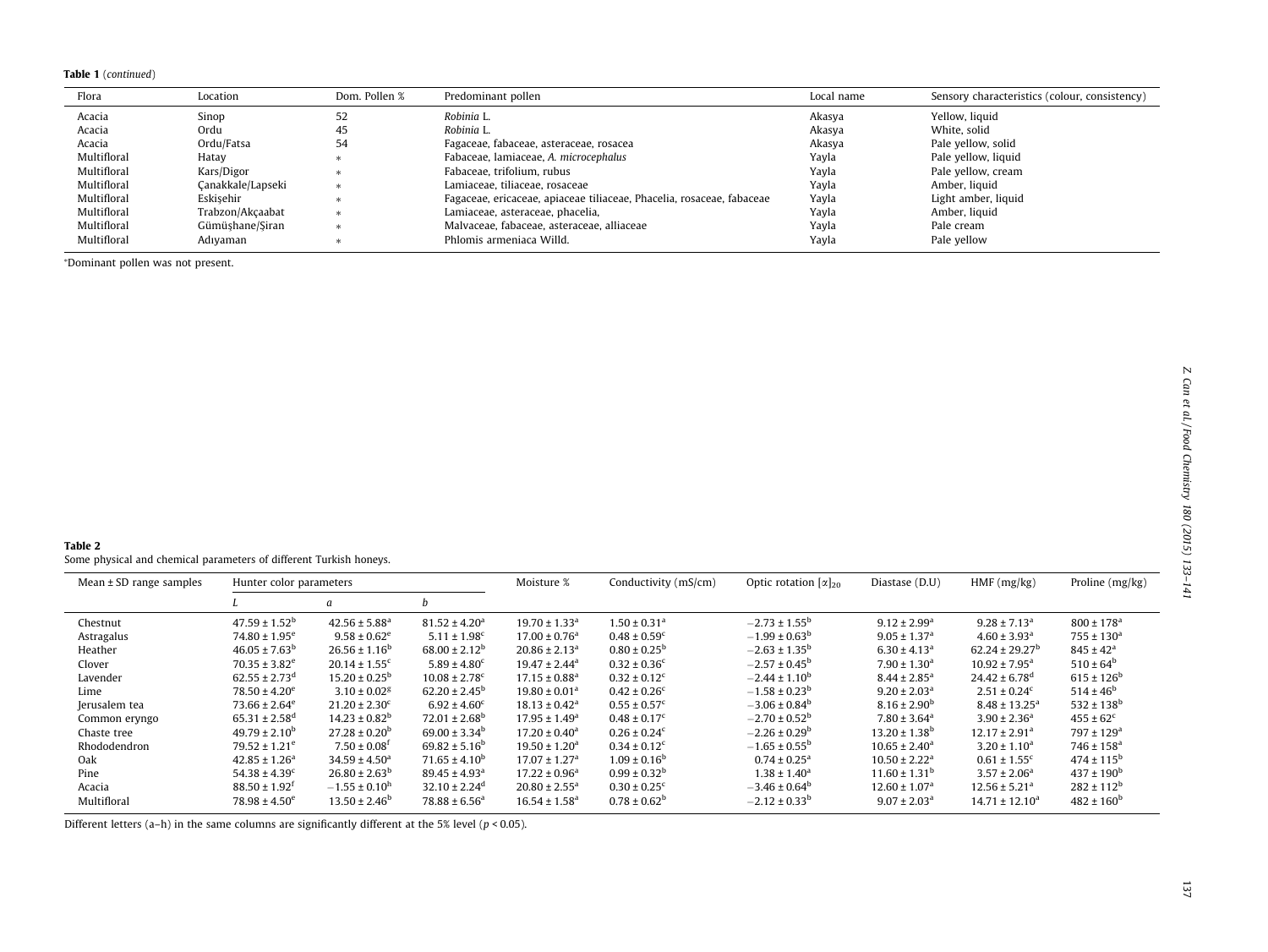<span id="page-5-0"></span>([Cotte et al., 2004\)](#page-8-0). Experimental studies have reported that honeys from bees fed on sugar water exhibit low proline values ([Cavrar et al., 2013\)](#page-8-0). According to the honey codices, the desired level of proline in honey is 250 mg/kg, although the level is much higher in quality honeys, and the codices need to be revised ([Codex, Standard 12-1981\)](#page-8-0).

Analysis of honey sugar was performed with HPLC-RID and the % values for mono-, di- and trisaccharides per 100 g are shown in Table 3. The basic monosaccharides of honey are the reducing sugars fructose and glucose.  $F + G$  levels in this study ranged between 54.84 and 76.18, while the F/G ratio ranged between 1.16 and 2.44. Sucrose was detected in very few honeys, and the values determined were below 5%, compatible with the codices. Ribose, arabinose and galactose were not detected in any honeys. With the exception of chaste tree and clover, maltose was detected at levels of 1% or lower in all honeys. The disaccharides trehalose and melibiose were detected in some honeys, but not in others. Melezitose, a trisaccharide, was detected at levels of approximately 0.5% in all honeys apart from chaste tree and acacia, but at higher levels in oak and pine honey.

Honey's sugar composition depends on the floral and region origin [\(Andrade, Ferreres, & Amaral, 1997; Mendes et al., 1998\)](#page-8-0). This is supported by our own research findings. Mean values for F/G ratio, trehalose, and melezitose in heather honeys were 1.98, 0.04, and 0.55, respectively, in our study. [Mendes et al. \(1998\)](#page-8-0) investigated to the F/G ratio and other sugar components of some heather honeys and reported a range of F/G values of 1.03–1.33. Trehalose levels ranged from trace value to 21.7 g/kg, while no melezitose was detected.

# 3.3. Phenolic contents

In this study, honeys' phenolic compounds were determined as TPC, total flavonoids and phenolic profile. TPC is at the same time a marker of honey's antioxidant capacity and is generally used as an antioxidant test. Honey's total phenolic contents and other antioxidant activity tests are shown in Table 4. Honey's TPC levels varied widely, between 16.02 and 120.04 mg GAE/100 g. Moreover, statistical data show that honeys divide into four separate categories. The first category consists of oak, heather and chestnut honey and contains the highest level of phenolic contents. The fourth category consists of acacia and multifloral honeys alone and has the lowest phenolic contents. The great majority of honeys are in the second category, with TPC ranging between 30 and 60 mg GAE/100 g. Honeys in the first category also had the darkest color, while those in the fourth category were lightest in color.

Blossom honeys are produced from the nectars of flower-bearing plants, while honeydew honeys are more the product of the digestive by-products from aphids collected by honeybees. These insects meet their nutritional requirements from phloem, and their digestive by-products are collected by honeybees ([Ülgentürk et al.,](#page-8-0) [2013\)](#page-8-0). Honeydew honeys possess different characteristics to floral

#### Table 3

Some sugars and mineral values of different floral honeys.<sup>\*</sup>

|               | Monosaccharide%   |                  | Disaccharide%   |                 |                  |                 | Trisaccharide%  | F/G  | $F + G$ |
|---------------|-------------------|------------------|-----------------|-----------------|------------------|-----------------|-----------------|------|---------|
|               | Fructose          | Glucose          | Sucrose         | Maltose         | Trehalose        | Melibiose       | Melezitose      |      |         |
| Chestnut      | $38.44 \pm 2.72$  | $19.35 \pm 3.00$ | $1.02 \pm 0.58$ | $0.53 \pm 0.12$ | $0.09 \pm 0.01$  | $0.40 \pm 0.40$ | $0.56 \pm 0.22$ | 1.98 | 57.79   |
| Astragalus    | $32.62 \pm 10.17$ | $25.34 \pm 7.62$ | $1.61 \pm 0.08$ | $0.16 \pm 0.70$ | N.D.             | $0.36 \pm 0.07$ | $0.65 \pm 0.47$ | 1.28 | 57.96   |
| Heather       | $45.11 \pm 0.24$  | $25.00 \pm 0.32$ | N.D.            | $0.31 \pm 0.03$ | $0.04 \pm 0.001$ | $0.39 \pm 0.14$ | $0.55 \pm 0.01$ | 1.80 | 70.11   |
| Clover        | $42.47 \pm 2.00$  | $17.40 \pm 3.26$ | N.D.            | N.D.            | N.D.             | $0.37 \pm 0.01$ | $0.55 \pm 0.01$ | 2.44 | 59.87   |
| Lavender      | $32.65 \pm 1.28$  | $22.19 \pm 6.79$ | N.D.            | $0.36 \pm 0.03$ | N.D.             | $0.36 \pm 0.03$ | $0.52 \pm 0.01$ | 1.47 | 54.84   |
| Lime          | $44.12 \pm 2.13$  | $23.64 \pm 1.20$ | N.D.            | $0.13 \pm 0.04$ | N.D.             | N.D.            | $0.43 \pm 0.02$ | 1.86 | 67.76   |
| Jerusalem tea | $40.16 \pm 2.79$  | $22.30 \pm 1.11$ | N.D.            | $0.18 \pm 0.56$ | $0.10 \pm 0.05$  | $0.36 \pm 0.01$ | $0.56 \pm 0.09$ | 1.80 | 62.46   |
| Common eryngo | $41.85 \pm 5.66$  | $21.83 \pm 0.70$ | N.D.            | $0.38 \pm 0.01$ | N.D.             | N.D.            | $0.50 \pm 0.10$ | 1.91 | 63.68   |
| Chaste tree   | $37.10 \pm 3.96$  | $25,90 \pm 1,32$ | N.D.            | N.D.            | N.D.             | N.D.            | $0.57 \pm 0.08$ | 1.43 | 63.00   |
| Rhododendron  | $43.58 \pm 2.05$  | $23.16 \pm 4.19$ | N.D.            | $0.96 \pm 0.01$ | $0.02 \pm 0.01$  | $0.36 \pm 0.02$ | $0.54 \pm 0.01$ | 1.88 | 66.74   |
| Oak           | $43.28 \pm 2.18$  | $21.73 \pm 2.40$ | N.D.            | $0.19 \pm 0.44$ | $0.42 \pm 0.12$  | N.D.            | $0.94 \pm 0.07$ | 1.99 | 65.01   |
| Pine          | $39.80 \pm 2.84$  | $23.67 \pm 2.21$ | N.D.            | $0.54 \pm 0.64$ | $0.23 \pm 0.10$  | $0.35 \pm 0.01$ | $0.62 \pm 0.34$ | 1.68 | 63.47   |
| Acacia        | $28.30 \pm 3.16$  | $24.16 \pm 2.76$ | $3.39 \pm 1.20$ | $0.12 \pm 0.50$ | N.D.             | $0.86 \pm 0.04$ | $0.61 \pm 0.05$ | 1.17 | 52.46   |
| Multifloral   | $32.35 \pm 5.65$  | $25.07 \pm 6.59$ | $0.91 \pm 0.16$ | $1.05 \pm 0.87$ | N.D.             | N.D.            | $0.52 \pm 0.04$ | 1.29 | 57.42   |

N.D., not detected.

Ribose, arabinose and galactose were not detected.

#### Table 4

Antioxidant properties of Turkish honey samples.<sup>\*</sup>

|               | Total phenolic (mg $GAE/100 g$ ) | Total flavonoid (mg $QE/100 g$ ) | FRAP ( $\mu$ mol FeSO <sub>4</sub> .7H <sub>2</sub> O/g) | DPPH $SC_{50}$ (mg/mL)         |
|---------------|----------------------------------|----------------------------------|----------------------------------------------------------|--------------------------------|
| Chestnut      | $98.26 \pm 17.77$ <sup>a</sup>   | $8.10 \pm 2.56^a$                | $4.30 \pm 0.13$ <sup>a</sup>                             | $20.05 \pm 5.42^b$             |
| Astragalus    | $43.63 \pm 20.66^{\circ}$        | $0.86 \pm 0.49^c$                | $0.66 \pm 0.74c$                                         | $123.56 \pm 25.12^c$           |
| Heather       | $105.46 \pm 26.08^a$             | $5.84 \pm 1.80^b$                | $1.42 \pm 0.28$ <sup>c</sup>                             | $27.84 \pm 13.20^{\mathrm{b}}$ |
| Clover        | $25.53 \pm 5.90^{\circ}$         | $0.65 \pm 0.42^c$                | $0.59 \pm 0.21$ <sup>c</sup>                             | $98.19 \pm 58.03^{\rm b}$      |
| Lavender      | $53.39 \pm 23.34^b$              | $2.20 \pm 1.54$ <sup>c</sup>     | $0.67 \pm 0.25c$                                         | $70.20 \pm 31.50^{\rm b}$      |
| Lime          | $41.20 \pm 4.10^b$               | $0.95 \pm 0.18$ <sup>c</sup>     | $0.86 \pm 0.12$ <sup>c</sup>                             | $76.20 \pm 12.30^{\rm b}$      |
| Jerusalem tea | $40.17 \pm 14.10^b$              | $2.80 \pm 1.10^c$                | $0.65 \pm 0.46^c$                                        | $61.05 \pm 5.20^b$             |
| Common eryngo | $40.46 \pm 14.10^b$              | $0.85 \pm 0.64^c$                | $2.27 \pm 0.96^{\circ}$                                  | $60.08 \pm 6.10^b$             |
| Chaste tree   | $35.60 \pm 4.04^c$               | $0.95 \pm 0.24^c$                | $0.67 \pm 0.11^{\circ}$                                  | $121.05 \pm 20.40^{\circ}$     |
| Rhododendron  | $23.55 \pm 10.22$ <sup>c</sup>   | $0.92 \pm 0.39$ <sup>c</sup>     | $0.67 \pm 0.22$ <sup>c</sup>                             | $78.06 \pm 28.65^{\rm b}$      |
| Oak           | $120.04 \pm 18.56^a$             | $3.10 \pm 0.56^{\rm b}$          | $3.07 \pm 0.84$ <sup>a</sup>                             | $12.56 \pm 2.50^a$             |
| Pine          | $61.42 \pm 5.59^{\rm b}$         | $1.58 \pm 1.30^c$                | $1.48 \pm 0.83$ <sup>c</sup>                             | $44.30 \pm 25.07^{\rm b}$      |
| Acacia        | $16.02 \pm 2.70$ <sup>d</sup>    | $1.58 \pm 0.22$ <sup>c</sup>     | $0.64 \pm 0.34^c$                                        | $152.40 \pm 62.00^{\circ}$     |
| Multifloral   | $29.54 \pm 12.71$ <sup>d</sup>   | $1.65 \pm 0.80^c$                | $0.79 \pm 0.62$ <sup>c</sup>                             | $68.00 \pm 20.50^{\circ}$      |

Different letters (a–d) in the same columns are significantly different at the 5% level ( $p < 0.05$ ).

Means ± standard deviations.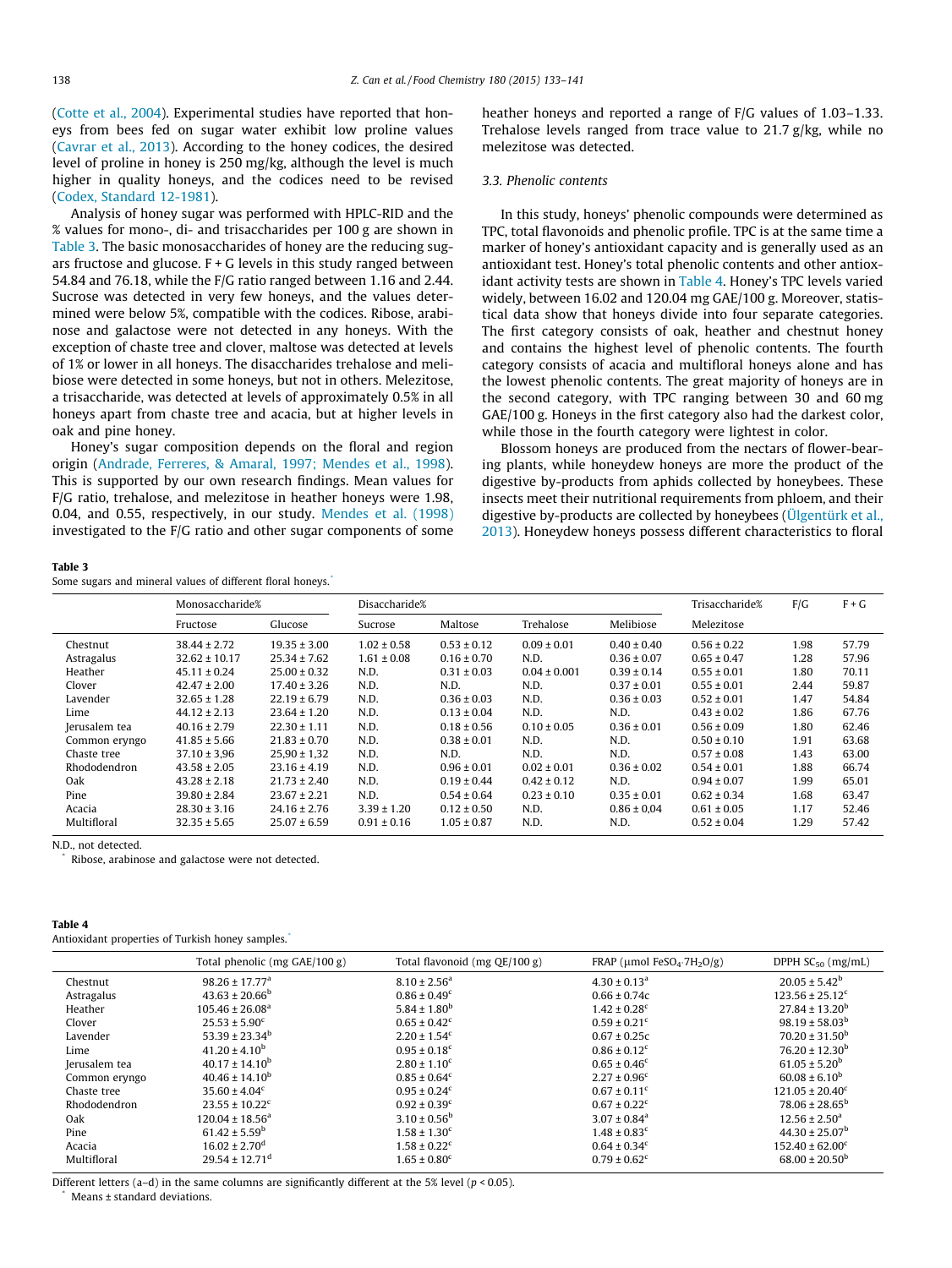honeys in terms of some physical and biological active properties, and these are found in very different types, such as pine, oak, willow, abies and picea honey ([Ülgentürk et al., 2013\)](#page-8-0). Pine honey is the best known honeydew honey, the majority of which is produced in Turkey and Eastern Europe [\(González-Paramás et al.,](#page-8-0) [2007](#page-8-0)). Two different honeydew honeys were used in this study, oak and pine. No significant marker has to date been described for differentiating the honeydew honeys from one another ([González-Paramás et al., 2007\)](#page-8-0).

The origins of the honeydew honeys in the study were therefore based on the floral sources of the regions in which the honeys were produced and on statements by the beekeepers. In contrast to pine honey, oak honey can be produced in two ways. Pine honey is produced from a secretion resulting from absorption of pine phloem by female members of Marchalina hellenica (Sternorhyncha: Coccoidea, Marchalinidae) ([González-Paramás et al., 2007; Ülgentürk](#page-8-0) [et al., 2013](#page-8-0)). Oak honey, however, is the result of the collection of sugary substances that seep out of oak under various stress conditions (moisture and temperature) or from digestive by-products of various aphids found on oak tree leaves (Quercus sps. L.). The northwest of Turkey is rich in oak forests (Q. robur, petraea, frainette, and hartwissiana), while the southwest has abundant pine forests (P. brutia, pinea, and halepensis), both regions being ideal for honey production [\(Ülgentürk et al., 2013\)](#page-8-0). We determined that oak honey is darker in color than pine honey and has much higher total phenolic contents and antioxidant capacity. Previous studies have reported that honeys from various species of oak (holm oak and Pyrenean oak) are dark-colored and contain high phenolic substances and antioxidant properties in association with this ([González-Paramás et al., 2007](#page-8-0)). One study reported TPC levels of between 73 and 127 mg GAE/100 g from honeydew honeys collect-ed from various regions of Romania [\(Bobi](#page-8-0)ş, Mărghitaş[, Dezmirean,](#page-8-0) Chirilă, & Moritz, 2011).

The floral honeys with the highest phenolic contents in this study were heather and chestnut. Chestnut and heather honeys have also previously been reported to possess high phenolic contents and high antioxidant properties in association with this ([Alissandrakis et al., 2011; Küçük et al., 2007; Tezcan et al., 2011\)](#page-8-0). In vivo and in vitro studies have shown that chestnut honey possesses many active biological characteristics, such as hepatoprotective, antiulcerogenic and monoamino-oxidase inhibiting effects [\(Nasuti](#page-8-0) [et al., 2006; Yıld](#page-8-0)ı[z et al., 2013](#page-8-0)). In this study, floral and light-colored honeys such as acacia, rhododendron, lime and clover exhibited low phenolic contents. Similar to our findings, other studies have also reported that multifloral honeys are light-colored and have low phenolic contents [\(Alves, Ramos, Gonçalves, Bernardo, & Mendes,](#page-8-0) [2013; Tezcan et al., 2011\)](#page-8-0). One study reported that the total phenolic contents of honeys collected from various regions of Portugal varied between 115 and 140 mg GAE/100 g and that dark-colored honeys had higher phenolic contents ([Alves et al., 2013](#page-8-0)). Other studies have also reported that heather honey is dark-colored with total phenolic contents of 72.7 mg/GAE/100 g, and that lightcolored honeys' TPC range between 22 and 40 mg GAE/100 g ([Ferreira, Aires, Barreira, & Estevinho, 2009](#page-8-0)).

Various floral honeys are regarded as medicinal honeys with high polyphenol contents. Manuka is one such honey, and is produced from Manuka plants (L. scoparium and polygalifolium). The level of phenolic contents of Manuka, a dark-colored honey, varies depending on the species of Manuka involved and the region where it is produced. For example, the phenolic contents of Manuka honeys from northern regions of New Zealand vary across a wide spectrum (90–270 mg GAE/100 g) [\(Jonathan et al., 2010\)](#page-8-0). Another study reported total phenolic contents of 89.90 mg GAE/ 100 g for Manuka honey (L. scoparium) ([Alzahrani et al., 2012\)](#page-8-0). The honeys with the polyphenol values closest to those of Manuka honey in our study were oak, chestnut and heather.

#### 3.4. Antioxidant properties

Flavonoids are an important sub-branch of the polyphenol family, synthesized by plants with the capacity to produce countless aromatic and phenolic compounds. In this study, the total flavanoids (TFC) of honeys collected from different areas of Turkey ranged between 0.65 and 8.10 mg quercetin per 100 g honey ([Table 4](#page-5-0)). The differences between the different honey types were significant ( $p < 0.05$ ). Flavonoids represented 2-10% of the total phenolic contents of the honeys investigated. Chestnut honey samples exhibited the highest amount of TFC (8.10 mg QUE/100 g), and clover and common eryngo honeys the lowest (0.63 mg QUE/ 100 g; 0.75 mg QUE/100 g). One study of Polish honeys reported that flavonoid levels represented approximately 5% of TPC (Jasicka-Misiak, Poliwoda, Dereń, & Kafarski, 2012). Although acacia had the lowest TPC, it had a higher level of flavonoids than many light-colored honeys (common eryngo, clover, Jerusalem tea, lime etc.). These results show that the phenolic compositions of honey are affected by floral sources.

Molecules that prevent oxidation in living organisms and that reduce or completely eradicate already formed oxidation are known as antioxidants. Due to the secondary metabolites it contains, honey is a good antioxidant compound, while honey's antioxidant capacities vary depending on species [\(Alves et al.,](#page-8-0) [2013; Küçük et al., 2007; Tezcan et al., 2011](#page-8-0)). In this study, honeys' antioxidant capacities were determined using phenolic and total flavonoid contents as well as ferric reducing antioxidant capacity (FRAP) and DPPH radical scavenging activity tests. The total ferric reducing activities of all honey samples were correlated with total phenolic contents and DPPH radical scavenging activities ( $r^2$ : 0.81  $p < 0.05$ ,  $r^2$ : 0.70). Chestnut and oak honeys had the highest FRAP values, followed by heather, pine and Jerusalem tea honeys. Light-colored honeys had lower FRAP values than dark-colored honeys. In general, higher TPC indicates higher antioxidant capacity of honey samples as well as FRAP values [\(Alves et al., 2013;](#page-8-0) [Ferreira et al., 2009; Tezcan et al., 2011\)](#page-8-0). One study reported that dark-colored Portuguese honeys had higher antioxidant activities than light-colored honeys [\(Estevinho, Pereira, Moreira, Dias, &](#page-8-0) [Pereira, 2008\)](#page-8-0). However, Jerusalem tea honey had higher FRAP values than some light-colored honeys (Jerusalem tea, clover, rhododendron and lime). This may be attributed to the different phenolics present in the samples. All the phenolic compounds in honey samples, such as gallic acid, ferulic acid, rutin, quercetin and apigenin, have different reducing potentials. The reducing power of ferric tripyridyltriazine (Fe-III-TPTZ) complex determines total antioxidant capacity, and the reducing capacity is the sum of the reducing powers of the individual phenolic compounds present in honeys ([Küçük et al., 2007](#page-8-0)). Previous studies have reported that dark-colored honeys have higher antioxidant activities ([Alves et al.,](#page-8-0) [2013; Alzahrani et al., 2012; Bertoncelj et al., 2007; Jasicka-Misiak](#page-8-0) [et al., 2012; Tezcan et al., 2011](#page-8-0)).

# 3.5. Phenolic profiles

Eighteen standard phenolic standards were analyzed qualitatively and quantitatively using RP-HPLC-UV [\(Table 5](#page-7-0)). p-OH benzoic, caffeic and p-coumaric acid were present in differing amounts in all the unifloral honeys investigated, while chlorogenic acid, myricetin and fisetin were not detected in any honeys. The highest levels of p-OH benzoic acid were detected in oak and lime honeys. The highest levels of gallic acid were determined in oak honey, and the highest level of protocatechuic acid in pine honey. Especially, chestnut honey was rich in protocatechuic and p-OH benzoic acid. Although chestnut honey had the highest total phenolic compounds, the analyzed phenolic compounds were lower than expected ([Tables 4 and 5](#page-5-0)). This shows that there may be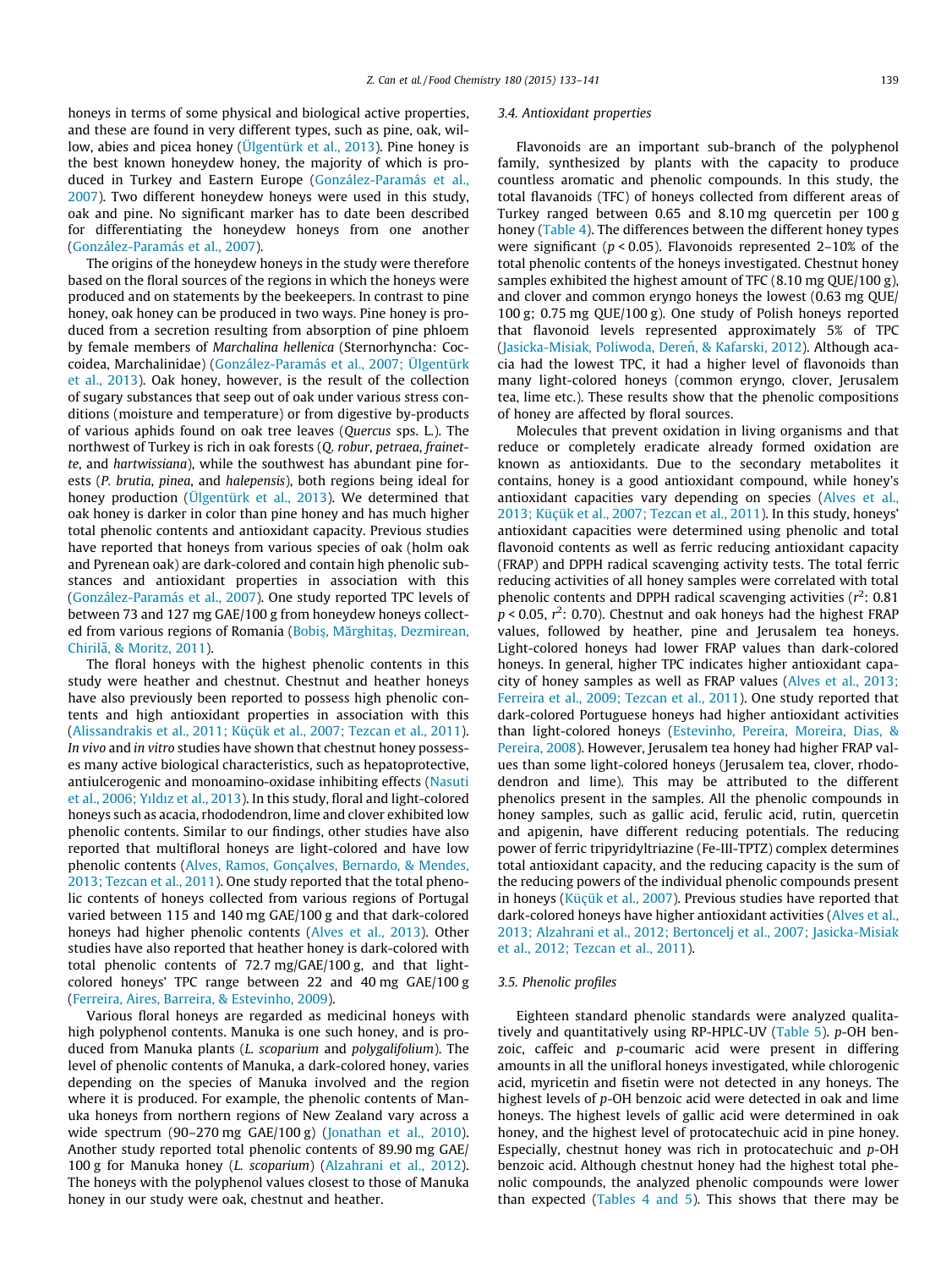<span id="page-7-0"></span>

Table 5

| Phenolic compounds detected with HPLC-UV of Turkish honey species (mean ± SD measured as µg/g samples). |                                    |                                                     |                                               |                                         |                                            |                                  |                                                    |                                                          |                                                                |                                                                                     |                                                                                                     |                                                         |                                                        |                                                                                                 |
|---------------------------------------------------------------------------------------------------------|------------------------------------|-----------------------------------------------------|-----------------------------------------------|-----------------------------------------|--------------------------------------------|----------------------------------|----------------------------------------------------|----------------------------------------------------------|----------------------------------------------------------------|-------------------------------------------------------------------------------------|-----------------------------------------------------------------------------------------------------|---------------------------------------------------------|--------------------------------------------------------|-------------------------------------------------------------------------------------------------|
| Compound                                                                                                | Chestnut                           | Astragalus                                          | Heather                                       | Clover                                  | Lavender                                   | Lime                             | Jerusalem<br>tea                                   | Common<br>eryngo                                         | Chaste tree                                                    | Rhododendron Oak                                                                    |                                                                                                     | Pine                                                    | Acacia                                                 | Multifloral                                                                                     |
| Protocatechuic<br>Gallic acid                                                                           | $7.21 \pm 1.67$<br>$0.91 \pm 0.29$ | $5.082 \pm 3.84$<br>$0.29 \pm 0.20$                 | $19.43 \pm 2.92$<br>$0.61 \pm 0.01$           | $2.75 \pm 0.03$                         | oo<br>Z Z                                  | $9.24 \pm 0.24$<br>۱D.<br>ا      | Q.<br>Z<br>Q.                                      | 22                                                       | o o<br>Z 2                                                     | $1.95 \pm 1.17$<br>$0.09 \pm 0.08$                                                  | 744.60 ± 105.41<br>$82.49 \pm 4.38$                                                                 | $81.19 \pm 713$                                         | oo<br>22                                               | oo<br>Z 2                                                                                       |
| p-OH benzoic<br>acid                                                                                    |                                    | $13.57 \pm 5.50$ $33.19 \pm 22.36$ $25.42 \pm 2.08$ |                                               | $15.80 \pm 6.88$                        | $24.02 \pm 3.00$                           | $55.26 \pm 1.11$                 | $17.84 \pm 3.80$                                   | $26.69 \pm 6.43$                                         | $24.68 \pm 0.19$                                               | $10.93 \pm 5.4$                                                                     | $50.191 \pm 36.21$                                                                                  | $29.24 \pm 18.57$                                       | $11.59 \pm 0.35$                                       | $19.71 \pm 17.40$                                                                               |
| Chlorogenic<br>Catechin<br>acid                                                                         | Q.                                 | oo<br>Z2                                            | $23.07 \pm 0.26$<br>N.D.                      | N.D.                                    | $7.85 \pm 1.38$<br>N.D.                    | $\frac{D}{Z}$                    | oo<br>Z2                                           | $17.10 \pm 0.23$<br>N.D.                                 | $1.87 \pm 0.30$<br>N.D.                                        | Q.<br>N.D.<br>N.D.                                                                  | o o<br>Z 2                                                                                          | $21.75 \pm 15.30$<br>N.D.                               | 22                                                     | 22                                                                                              |
| Vanillic acid<br>acid                                                                                   |                                    |                                                     | Q.<br>Z                                       | Q.                                      | ą                                          | Q.                               |                                                    | Q.                                                       |                                                                |                                                                                     | Q.                                                                                                  | $20.00 \pm 0.22$                                        |                                                        | Q.                                                                                              |
| Caffeic acid                                                                                            | $1.95 \pm 0.77$<br>4.83 ± 3.25     | $1.67 \pm 0.20$<br>5.14 $\pm$ 4.03<br>N.D.          |                                               |                                         | $3.88 \pm 2.73$<br>N.D.                    | $8.80 \pm 1.01$                  | $9.47 \pm 7.43$<br>6.60 ± 5.09<br>N.D.             | $6.18 \pm 2.15$<br>N.D.                                  |                                                                |                                                                                     |                                                                                                     |                                                         |                                                        |                                                                                                 |
| Syringic acid<br>Epicatechin                                                                            | 22                                 | Ġ,                                                  | $0.76 \pm 1.50$<br>N.D.<br>N.D.               | $1.51 \pm 0.39$<br>N.D.<br>N.D.<br>N.D. |                                            |                                  | Q.                                                 | Q.                                                       | N.D.<br>$3.67 \pm 1.40$<br>N.D.<br>2.21 $\pm$ 0.46             | $1.40 \pm 0.96$<br>$3.43 \pm 2.01$<br>N.D.<br>N.D.                                  | $\begin{array}{c} 26.78 \pm 9.14 \\ 18.78 \pm 5.58 \\ 10.32 \pm 0.51 \\ 15.95 \pm 2.22 \end{array}$ | $3.90 \pm 3.39$<br>$4.59 \pm 0.12$<br>N.D.              | N.D.<br>1.35±0.07<br>18.14±3.98<br>N.D.<br>1.99±1.01   | $\begin{array}{c} 2.03 \pm 16.72 \\ 16.10 \pm 6.11 \\ \text{N.D.} \\ 7.26 \pm 4.32 \end{array}$ |
| p-Coumaric<br>acid                                                                                      | $5.52 \pm 3.26$                    | $5.08 \pm 3.68$                                     | $2.98 \pm 1.60$                               |                                         | $28.40 \pm 0.46$<br>$2.56 \pm 1.11$        | $4.66 \pm 1.11$                  | $3.91 \pm 0.79$                                    | $6.02 \pm 0.39$                                          |                                                                | $4.62 \pm 1.21$                                                                     |                                                                                                     | $4.41 \pm 3.46$                                         |                                                        |                                                                                                 |
| Ferulic acid                                                                                            | $1.64 \pm 0.70$                    |                                                     |                                               |                                         |                                            |                                  | $0.88 \pm 0.24$<br>N.D.                            |                                                          |                                                                |                                                                                     |                                                                                                     |                                                         |                                                        |                                                                                                 |
| Rutin                                                                                                   |                                    | $0.94 \pm 0.59$<br>4.61 $\pm$ 0.62<br>N.D.          | N.D.<br>21.05 ± 0.512<br>N.D.<br>N.D.<br>N.D. | ooooo<br>zzzzz                          | N.D.<br>11.90±1.34<br>N.D.<br>N.D.<br>N.D. | ojoj<br>ZZZ                      |                                                    | - 0.09<br>- 0.01<br>- 0.01<br>- 0.01<br>- 0.01<br>- 0.01 | $0.36 \pm 0.23$<br>N.D.<br>N.D.<br>1.84 ± 0.49<br>N.D.<br>N.D. | $1.25 \pm 1.01$<br>N.D.<br>3.63 ± 0.45<br>3.63 ± 0.12<br>3.19 ± 0.28<br>3.19 ± 0.28 | $4.19 \pm 3.00$<br>538.62 ± 124.20<br>N.D.<br>N.D.<br>N.D.                                          | $2.14 \pm 1.30$<br>11.64 ± 6.92<br>11.77 ± 2.32<br>N.D. | $0.97 \pm 0.37$<br>N.D.<br>N.D.                        | $9.35 \pm 4.98$<br>7.48 $\pm 3.97$<br>N.D.<br>N.D.<br>N.D.<br>N.D.                              |
| Quercetin<br>Apigenin                                                                                   | $3.500 \pm 0.07$                   |                                                     |                                               |                                         |                                            |                                  | $4.90 \pm 1.07$<br>$3.03 \pm 0.24$<br>N.D.<br>N.D. |                                                          |                                                                |                                                                                     |                                                                                                     |                                                         |                                                        |                                                                                                 |
|                                                                                                         | $0.61 \pm 0.44$                    | $0.61 \pm 0.44$<br>N.D.                             |                                               |                                         |                                            | $34.83 \pm 9.80$<br>N.D.<br>N.D. |                                                    |                                                          |                                                                |                                                                                     |                                                                                                     |                                                         | $3.59 \pm 0.01$<br>0.44 $\pm$ 0.13<br>3.25 $\pm$ 0.432 |                                                                                                 |
| Kaempferol                                                                                              |                                    |                                                     |                                               |                                         |                                            |                                  |                                                    |                                                          |                                                                |                                                                                     |                                                                                                     | $7.50 \pm 0.11$<br>N.D.                                 |                                                        |                                                                                                 |
| Isorhamnetin                                                                                            | ≘<br>⊇                             | ن<br>خ                                              |                                               | Ω.                                      |                                            |                                  |                                                    |                                                          |                                                                |                                                                                     |                                                                                                     |                                                         |                                                        |                                                                                                 |

N.D., not detected. N.D., not detected.

Myricetin and fisetin were not detected. Myricetin and fisetin were not detected.

another phenolic compound(s) in chestnut honey than the 18 phenolics investigated by HPLC-UV. The honey richest in catechin was heather, and oak and lavender honeys were rich in epicatechin. Isorhamnetin was determined only, albeit in significant amounts, in acacia honey, but was not present in any other honey. The highest levels of quercetin were determined in heather and pine honey, but none was detected in oak honey. Significant amounts of apigenin were present in lime honey, while lower levels were detected in acacia, Jerusalem tea, astragalus, chaste tree and chestnut. The highest rutin was detected in oak honey (538.62  $\mu$ g/100 g) and the lowest levels in lavender honey (11.90 mg/g), pine (11.64 mg/g) and astragalus (4.61 mg/g) honeys. Major levels of p-OH benzoic acid were present in rhododendron honey, while lower levels of p-coumaric acid, quercetin, caffeic acid, kaempferol and apigenin were detected.

The major phenolic compound in lime honey was p-OH benzoic acid, and lower levels of apigenin, protocatechuic acid and pcoumaric acid were also detected. Caffeic acid was present in significant amounts in oak honey (11.78 mg/g), followed by Jerusalem tea and chestnut honey. The phenolic compositions of oak and pine, both honeydew honeys, differed considerably from one another. The major phenolic compounds in oak honey were protocatechuic, gallic and p-OH benzoic acid, but no gallic acid was determined in pine honey. In addition, rutin, catechin, quercetin and kaempferol were determined in pine honey, but not in oak honey. The hightest levels of protocatechuic acid were determined in honeydew honeys. Higher levels were detected in oak honey (744.60 mg/g) than in pine honey. Gallic acid can be used as a marker in differentiating these two honeydew honeys. The presence of quercetin and kaempferol has been reported in previous studies, in agreement with our own ([Karabagias, Vavoura,](#page-8-0) [Badeka, Kontakos, & Kontominas, 2014](#page-8-0)), together with absence of gallic acid ([Tsiapara et al., 2009\)](#page-8-0).

The major compound in acacia honey was syringic acid, and apigenin, kaempferol and isorhamnetin flavonoids were specifically determined in this study. In addition to acacia honey, it was also determined in multifloral honeys and at very low levels in pine honey, but not in other honeys. Syringic acid may be a marker for acacia honey (Kečkeš et al., 2013). Methyl syringate and syringic acid isomers are also important phenolic compounds in Manuka honey, known for its high antioxidant activities ([Stephens et al.,](#page-8-0) [2010\)](#page-8-0).

Similarities and differences have been reported in terms of phenolic composition between Polish heather honeys and other heather honeys [\(Jasicka-Misiak et al., 2012](#page-8-0)). For example, p-OH benzoic acid, quercetin, coumaric acid, and caffeic acid have been determined in both heather honeys, while chlorogenic acid, vanillic acid and ferulic acid have only been identified in Polish honeys ([Jasicka-Misiak et al., 2012](#page-8-0)). One earlier study reported that heather honeys from Portugal contained a considerable amount of p-coumaric acids, and smaller amounts of p-OH benzoic acid, syringic acid, and ellagic acid [\(Andrade et al., 1997\)](#page-8-0). Comparing our results with those of that study, p-OH benzoic acid, protocatechuic acid, and catechin were major phenolic compounds, while syringic acid was not detected. Although there were some similar results due to the dominant pollen feature of the honey types, full compatibility could not be guaranteed. This means that honeys' phenolic compositions do not depend on plant flora alone, and that they also vary in line with the geographic characteristics of the region of production [\(Mendes et al., 1998\)](#page-8-0).

In conclusion, this study revealed that Turkey, with its rich plant flora, is also rich in terms of honey diversity. Several types of honey of monofloral origin were compared in this study in addition to multifloral honeys, which investigate the physical, chemical, and antioxidant characteristics of 13 different monofloral honeys from Turkey. The sugar, phenolic compounds, and